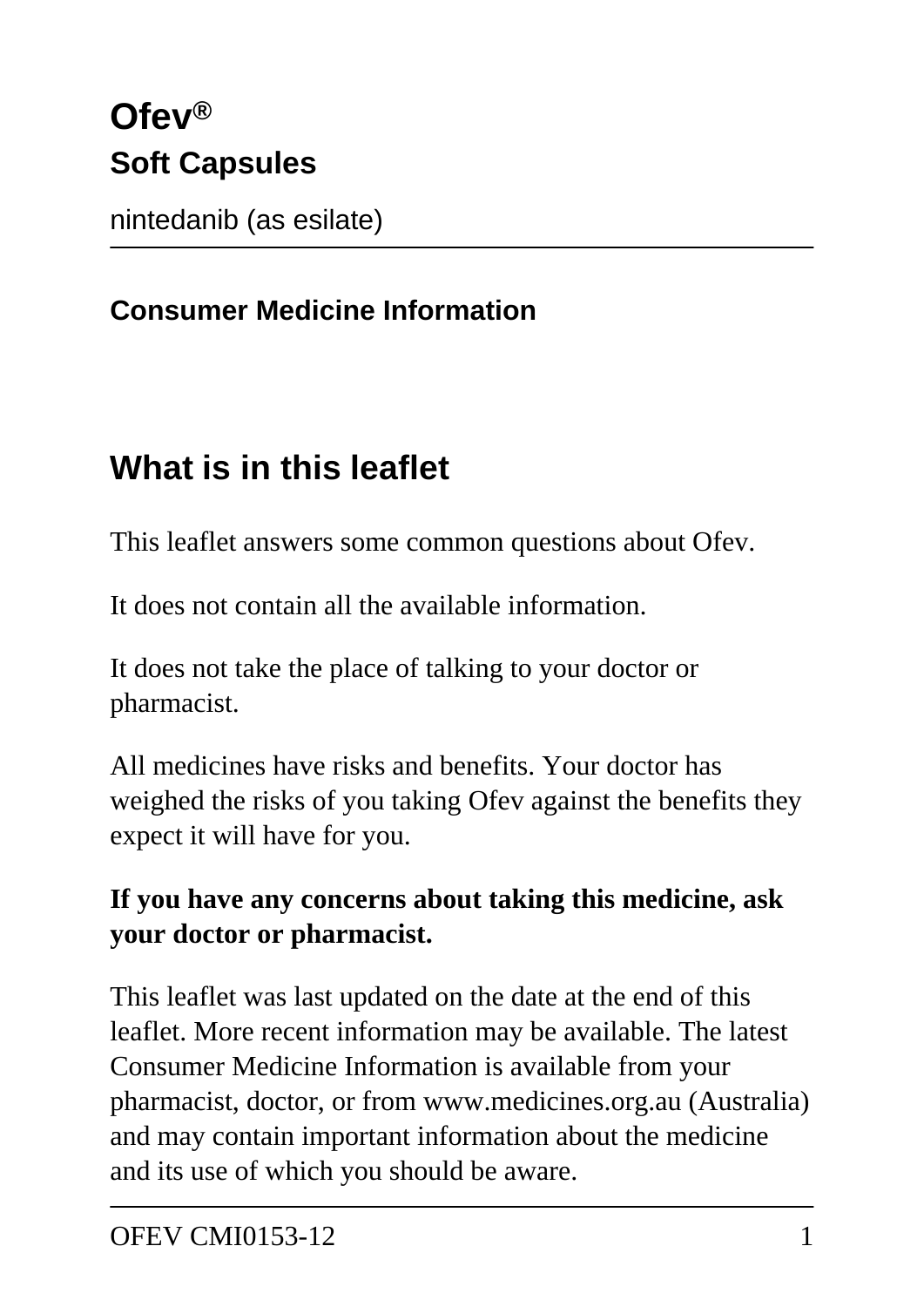#### **Keep this leaflet with the medicine.**

You may need to read it again.

## **What Ofev is used for**

Ofev contains the active ingredient nintedanib (as esilate).

Nintedanib is a tyrosine kinase inhibitor that works by blocking the activity of a group of proteins which are involved in the building and the growth of blood vessels. These blood vessels are necessary to provide growing cancer cells with nutrients and oxygen. By blocking the activity of these proteins, nintedanib can inhibit the growth and the spread of cancer cells.

Ofev is used in combination with the chemotherapy docetaxel to treat a type of lung cancer called Non-Small Cell Lung Cancer (NSCLC). It is used in adult patients with a certain type of lung cancer called adenocarcinoma who have already received one treatment with another medicine to treat this cancer but whose tumour started to grow again.

Ofev is also used for the treatment of Idiopathic Pulmonary Fibrosis (IPF).

IPF is a condition in which the tissue in your lungs becomes thickened, stiff and scarred over time. As a result, scarring reduces the ability to transfer oxygen from the lungs into the bloodstream and it becomes difficult to breathe deeply. Ofev helps to reduce further scarring and stiffening of the lungs.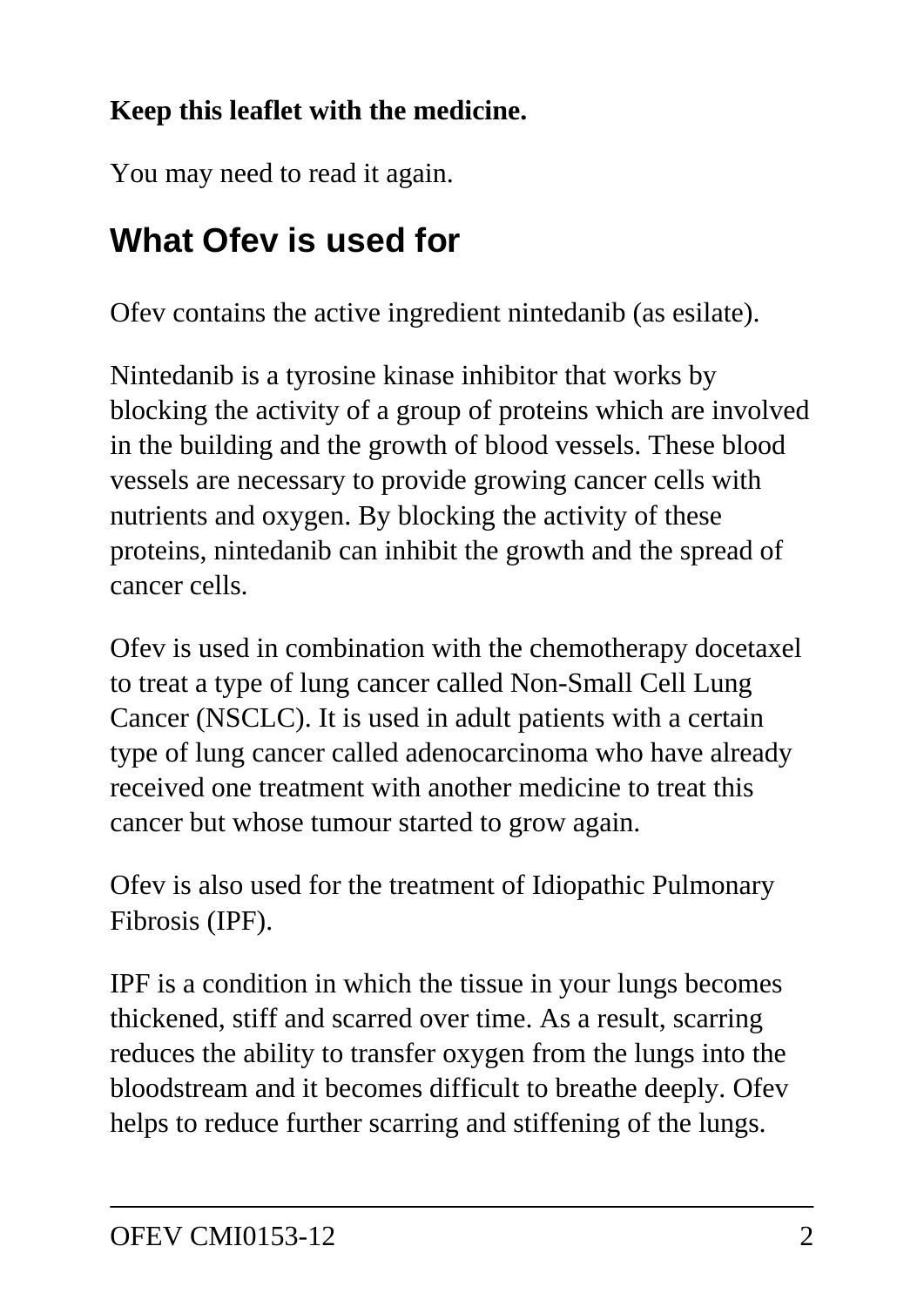Besides IPF, there are other conditions in which the tissue in your lungs becomes thickened, stiff, and scarred over time (lung fibrosis) and keeps worsening (progressive phenotype). Examples of these conditions are hypersensitivity pneumonitis, autoimmune ILDs (e.g. rheumatoid arthritis associated ILD), idiopathic nonspecific interstitial pneumonia, unclassifiable idiopathic interstitial pneumonia, and other ILDs. Ofev helps to reduce further scarring and stiffening of the lungs.

Ofev is also used for the treatment of Systemic Sclerosis associated Interstitial Lung Disease (SSc-ILD).

Systemic Sclerosis (SSc), also known as scleroderma, is a rare chronic autoimmune disease that affects connective tissue in many parts of the body. SSc causes fibrosis (scarring and stiffening) of the skin and other internal organs such as the lungs. When the lungs are affected by fibrosis, it is called Interstitial Lung Disease (ILD), and so the condition is called SSc-ILD. Fibrosis in the lungs reduces the ability to transfer oxygen into the bloodstream, and breathing capacity is reduced. Ofev helps to reduce further scarring and stiffening of the lungs.

#### **Ask your doctor if you have any questions about why this medicine has been prescribed for you.**

Your doctor may have prescribed it for another reason.

This medicine is available only with a doctor's prescription.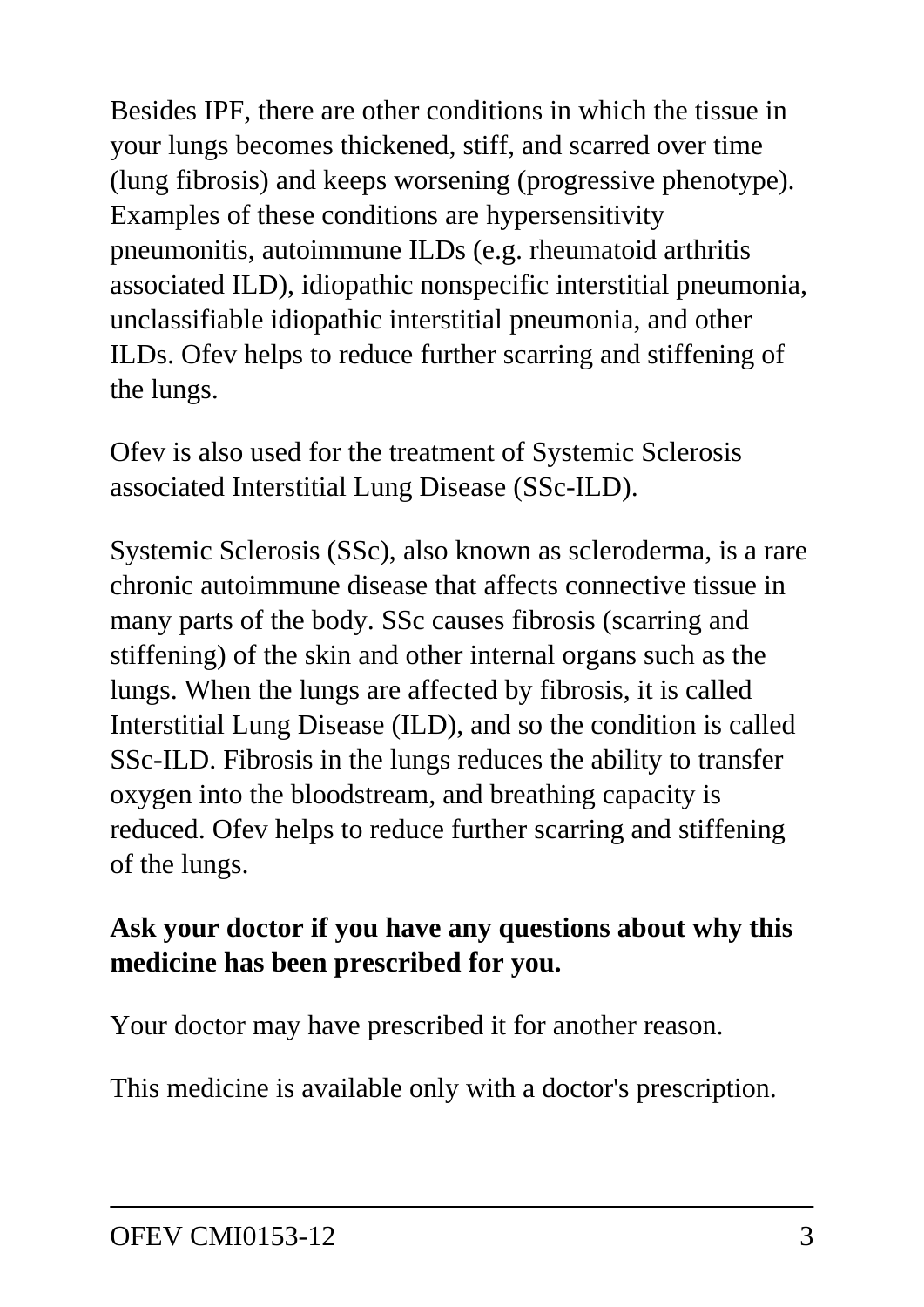## **Before you take Ofev**

### **When you must not take it**

#### **Do not take Ofev if you have an allergy to:**

- any medicine containing nintedanib esilate (the active ingredient)
- soya or peanut (Ofev contains soya lecithin)
- any of the other ingredients listed at the end of this leaflet.

Some of the symptoms of an allergic reaction may include:

- shortness of breath
- wheezing or difficulty breathing
- swelling of the face, lips, tongue or other parts of the body
- rash, itching or hives on the skin.

#### **Do not take this medicine if you are pregnant, or think you may be pregnant or are planning to become pregnant.**

It may affect your developing baby if you take it during pregnancy (see section 'Before you start to take it' below).

#### **Do not breastfeed if you are taking this medicine.**

The active ingredient in Ofev may pass into breast milk and there is a possibility that your baby might be affected.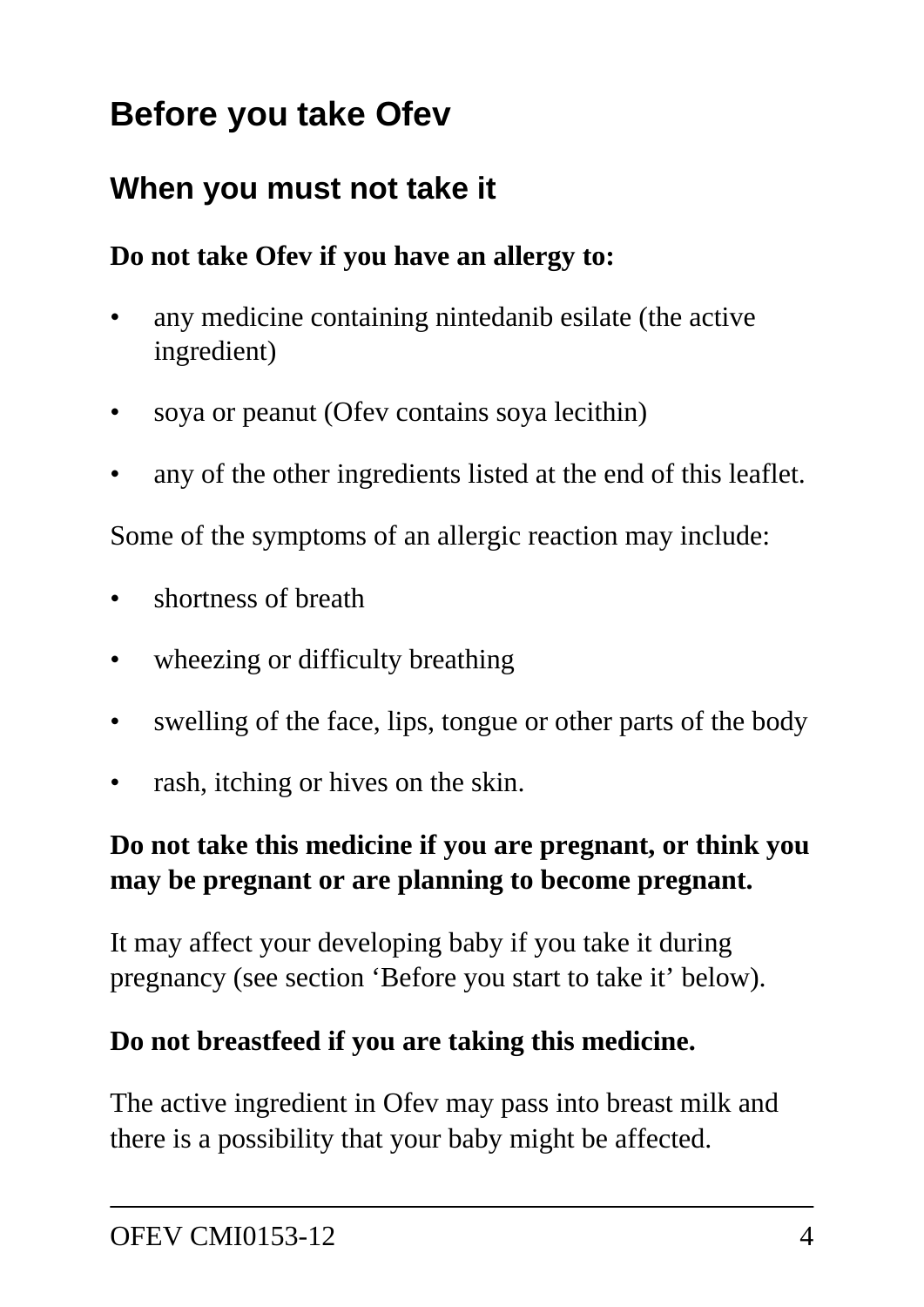#### **Do not give this medicine to a child under the age of 18 years.**

Safety and effectiveness in children younger than 18 years has not been established.

#### **Do not take this medicine after the expiry date printed on the pack or if the packaging is torn or shows signs of tampering.**

If it has expired or is damaged, return it to your pharmacist for disposal.

**If you are not sure whether you should start taking this medicine, talk to your doctor.**

### **Before you start to take it**

**Tell your doctor if you have allergies to any other medicines, foods, preservatives or dyes.**

#### **Tell your doctor if you:**

- have or have had liver problems
- have or have had problems with your kidneys or if an increased amount of protein has been detected in your urine
- have or have had bleeding problems, particularly recent bleeding in the lung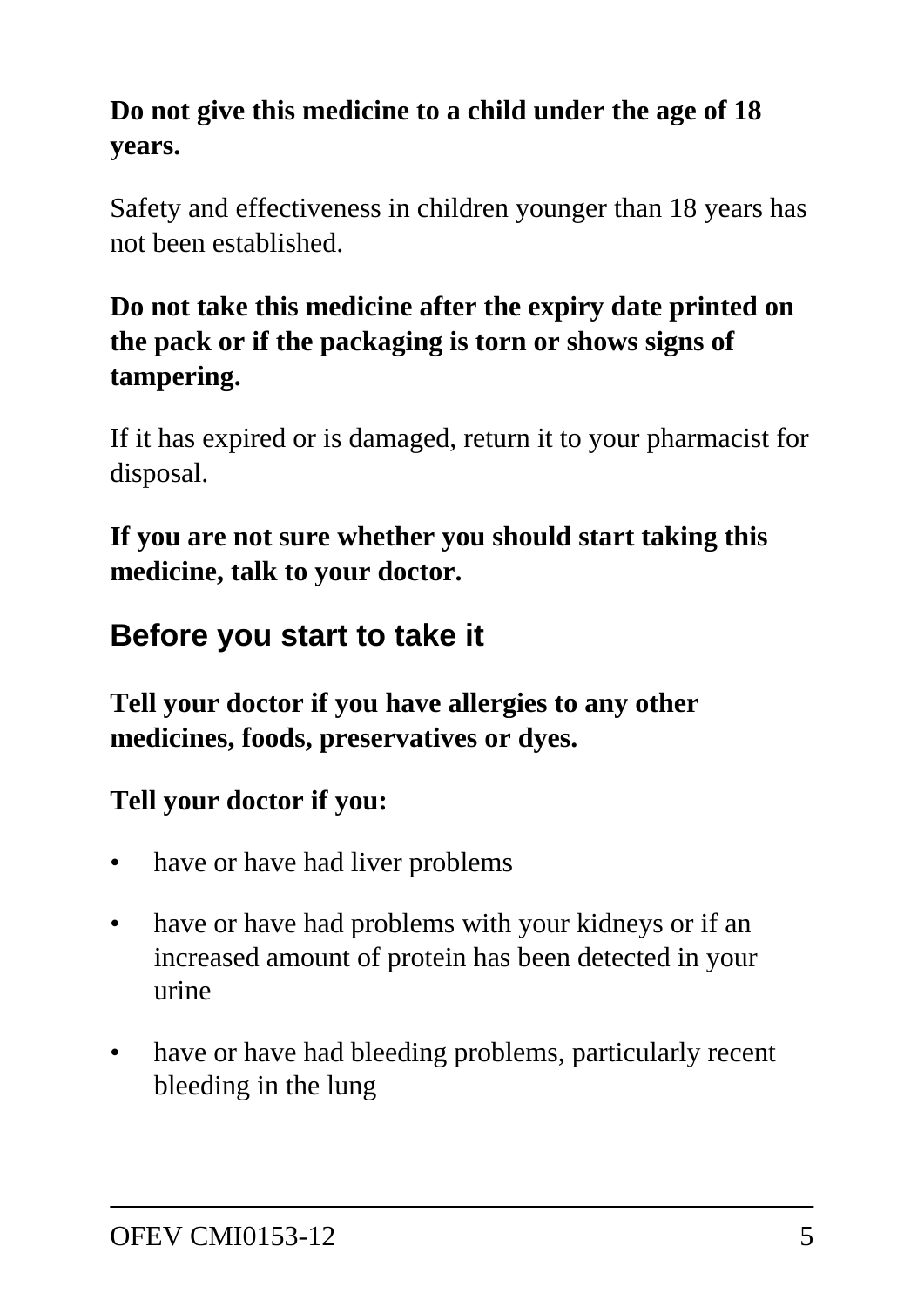- take blood-thinning medicines (such as warfarin or heparin) to prevent blood clotting
- have or have had cancer that has spread to the brain
- have or have had heart problems (for example a heart attack)
- have or have had an aneurysm (enlargement and weakening of a blood vessel wall) or a tear in a blood vessel (dissection)
- have or have had a hole in the wall of your gut (gastrointestinal perforation)
- have or have had peptic ulcers or diverticular disease (a condition which affects the wall of the large intestine)
- take anti-inflammatory drugs (NSAIDs) (used for pain relief and to treat swelling) or steroids (used for inflammation and allergies).

#### **Tell your doctor if you have had previous abdominal surgery or any other recent surgery.**

Ofev may affect the way your wounds heal. Your treatment with Ofev will usually be interrupted if you are having surgery. Your doctor will decide when to resume your treatment with this medicine.

#### **If you have not told your doctor about any of the above, tell him/her before you start taking Ofev.**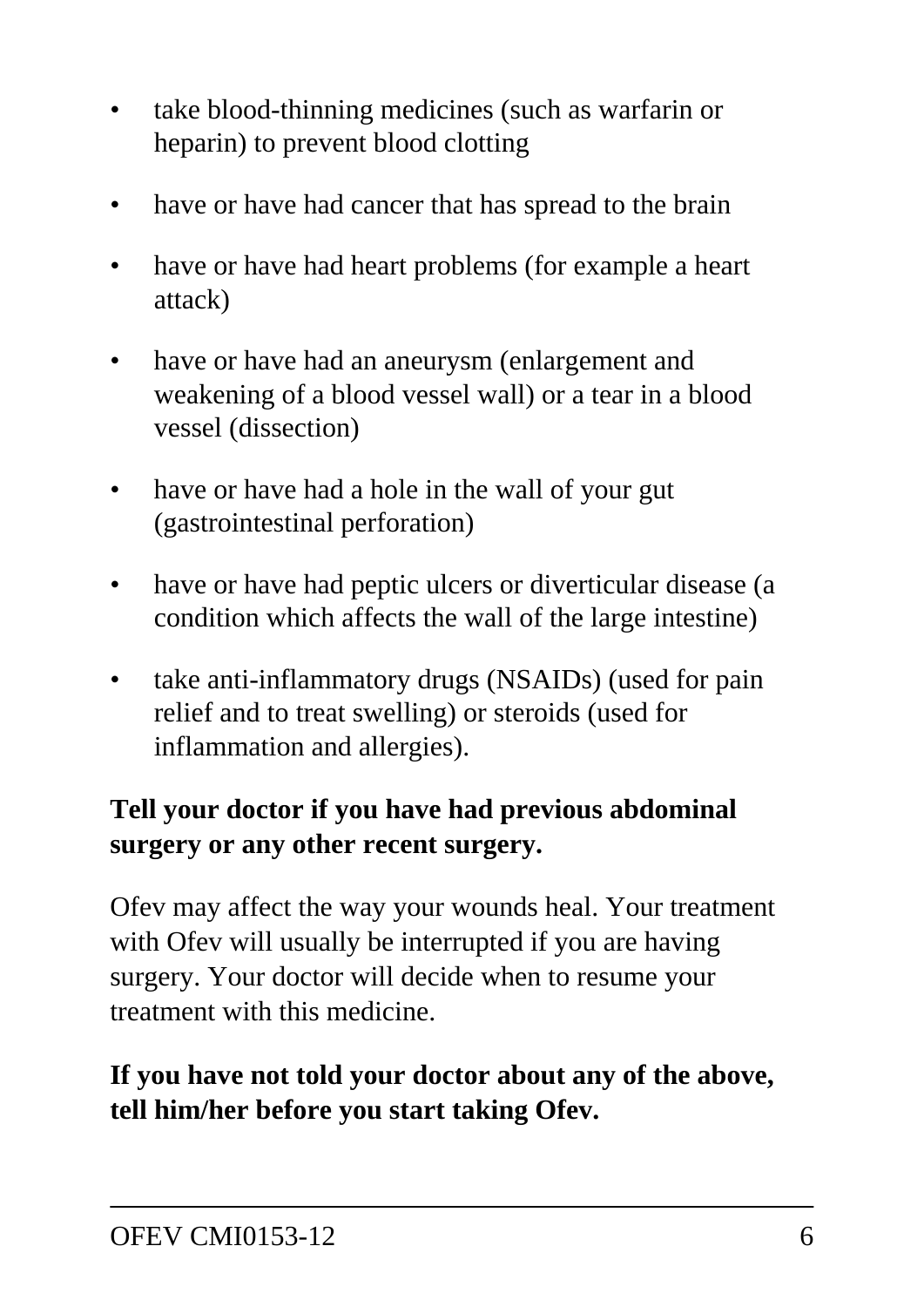**Before starting Ofev treatment, you must have a pregnancy test done to ensure you are not pregnant.**

**Talk to your doctor about effective methods of contraception.**

**You or your sexual partner must use a highly effective method of contraception to prevent pregnancy when starting Ofev treatment, during Ofev treatment and for at least 3 months after taking the last dose of Ofev.**

Vomiting and/or diarrhoea or other gastrointestinal conditions can affect the absorption of oral hormonal contraceptives, such as birth control pills, and may reduce their effectiveness.

Therefore, if you experience these, talk to your doctor to discuss an alternative more appropriate method of contraception.

## **Taking other medicines**

**Tell your doctor or pharmacist if you are taking any other medicines, including any that you get without a prescription from your pharmacy, supermarket or health food shop.**

Some medicines and Ofev may interfere with each other. These include:

- ketoconazole, a medicine used to treat fungal infections
- erythromycin, a medicine used to treat bacterial infections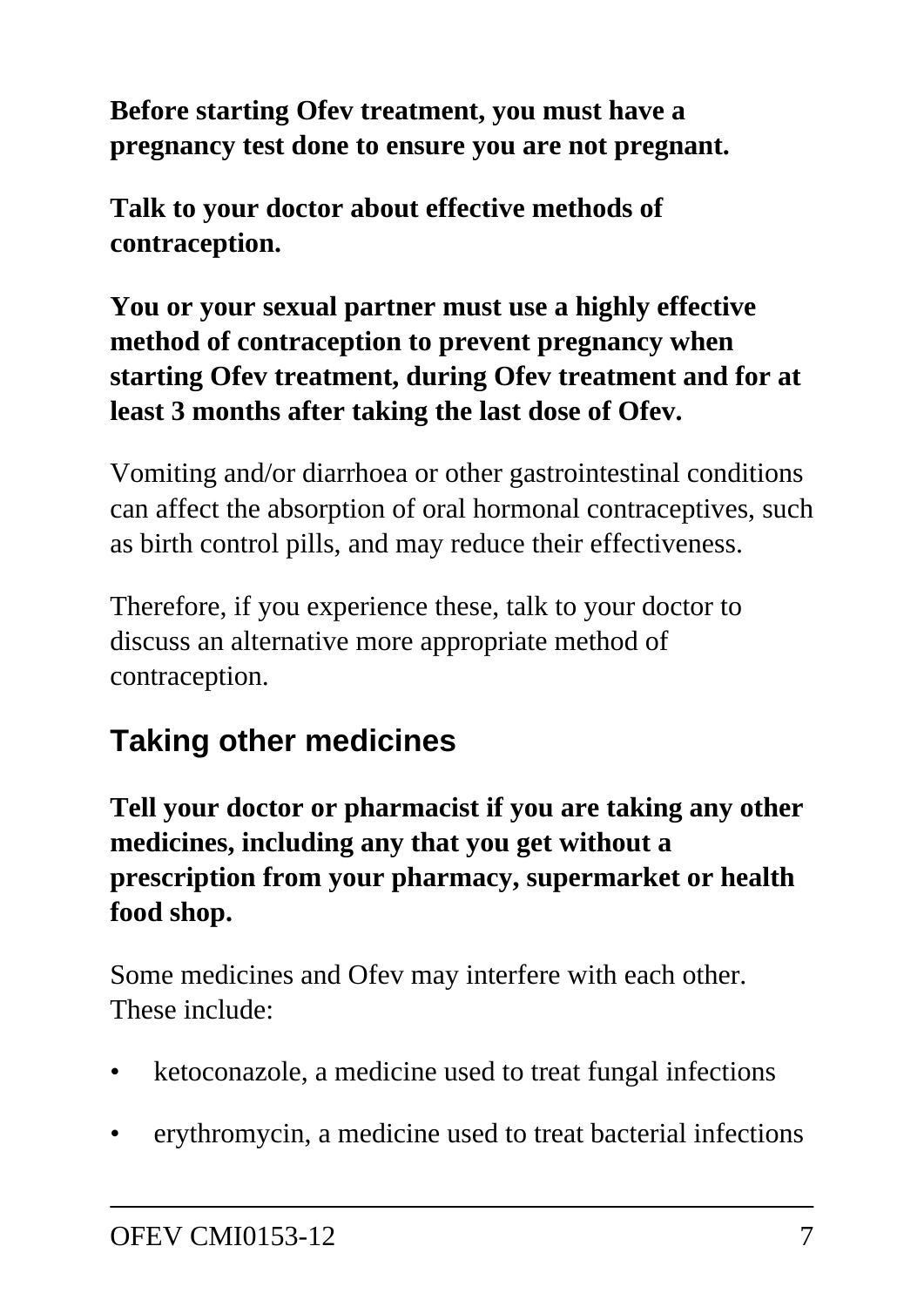- rifampicin, a medicine used to treat tuberculosis
- carbamazepine or phenytoin, medicines used to treat fits or convulsions
- herbal medicines derived from St John's Wort (Hypericum perforatum).

These medicines may be affected by Ofev or may affect how well it works. You may need different amounts of your medicines, or you may need to take different medicines.

Your doctor and pharmacist have more information on medicines to be careful with or avoid while taking this medicine.

## **How to take Ofev**

**Follow all directions given to you by your doctor or pharmacist carefully.**

They may differ from the information contained in this leaflet.

**If you do not understand the instructions on the box, ask your doctor or pharmacist for help.**

### **How much to take**

#### **NON-SMALL CELL LUNG CANCER**

The recommended dose of Ofev is two 100 mg capsules twice daily, about 12 hours apart (this is a total of 400 mg Ofev per day).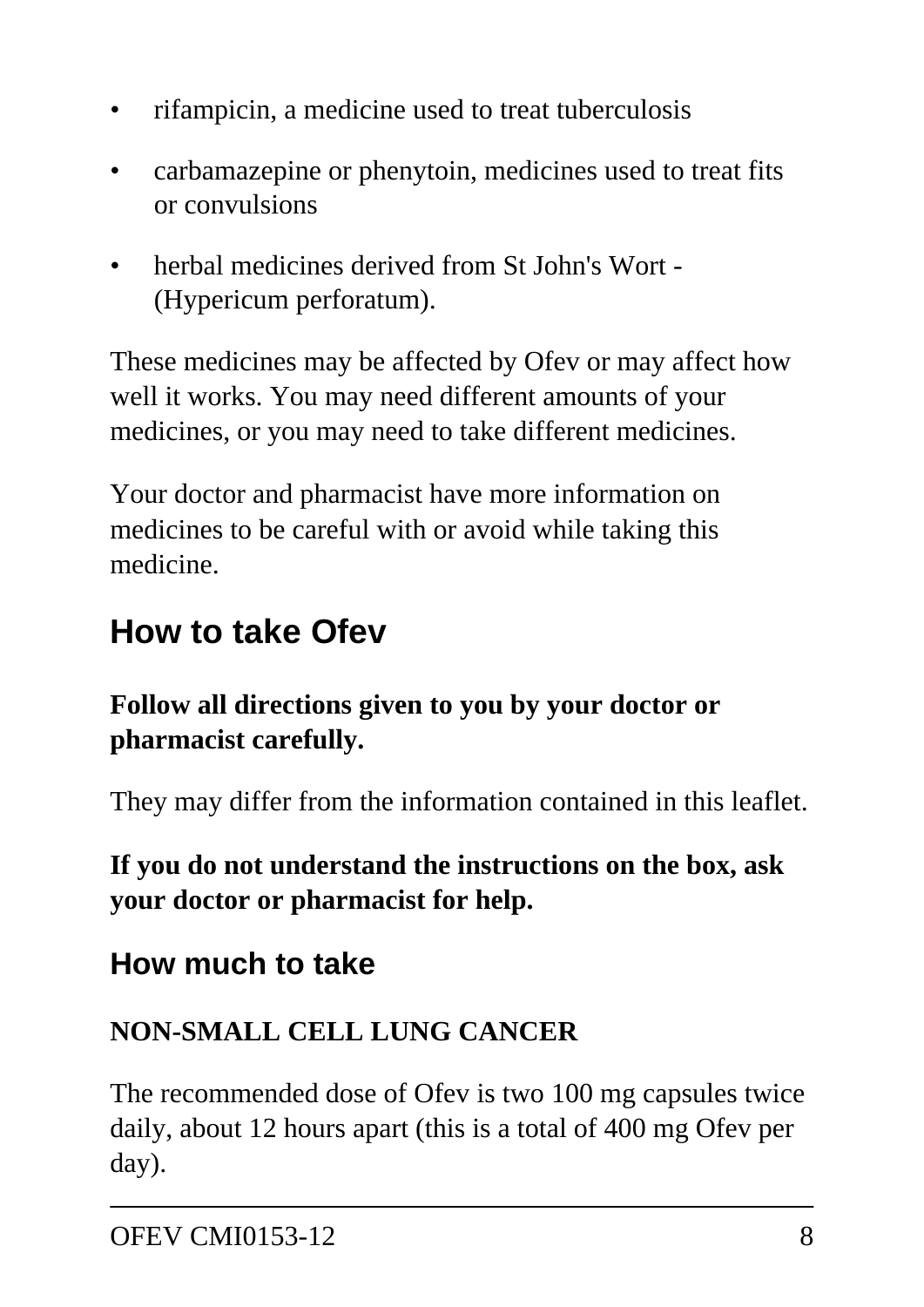Your doctor may decrease your dose by 100 mg steps per day if you do not tolerate the dose prescribed.

#### **IDIOPATHIC PULMONARY FIBROSIS, OTHER CHRONIC FIBROSING INTERSTITIAL LUNG DISEASES WITH A PROGRESSIVE PHENOTYPE, AND SYSTEMIC SCLEROSIS ASSOCIATED INTERSTITIAL LUNG DISEASE**

The recommended dose of Ofev is one 150 mg capsule twice daily, about 12 hours apart (this is a total of 300 mg Ofev per day).

If you have problems with your liver or do not tolerate the dose prescribed, your doctor may decrease your dose to one 100 mg capsule twice daily.

If you get severe side effects, your doctor may interrupt your treatment and then re-start your treatment at a lower dose or may tell you to discontinue taking Ofev completely.

**Do not reduce the dose or discontinue the treatment by yourself without consulting your doctor first.**

### **How to take it**

**Take the capsules with food.**

**Swallow the capsules whole with a full glass of water.**

**Do not chew, crush or open the capsules. If contact with the content of the capsule occurs, wash your hands immediately and thoroughly.**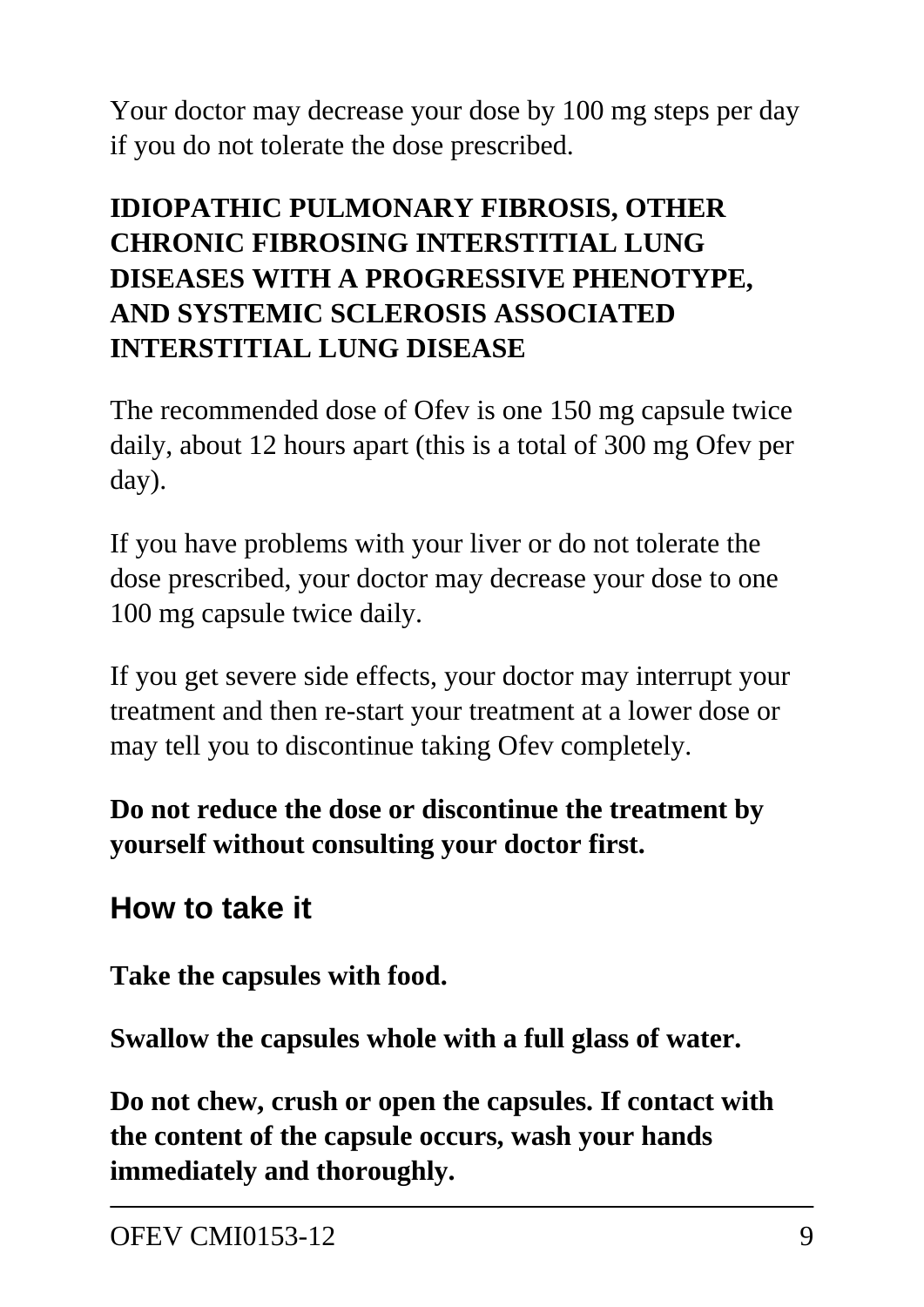#### **When to take it**

#### **NON-SMALL CELL LUNG CANCER**

**Ofev should be taken twice a day (about 12 hours apart) on days 2 to 21 of a standard 21-day docetaxel treatment cycle. Ofev must not be taken on the same day of docetaxel administration. That is, it should NOT be taken on day 1 of the treatment cycle.**

#### **IDIOPATHIC PULMONARY FIBROSIS, OTHER CHRONIC FIBROSING INTERSTITIAL LUNG DISEASES WITH A PROGRESSIVE PHENOTYPE, AND SYSTEMIC SCLEROSIS ASSOCIATED INTERSTITIAL LUNG DISEASE**

**Ofev should be taken twice a day (about 12 hours apart).**

### **How long to take it**

**Continue taking your medicine for as long as your doctor tells you.**

### **If you forget to take it**

**Do not take a double dose to make up for the dose that you missed.**

This may increase the chance of you getting an unwanted side effect.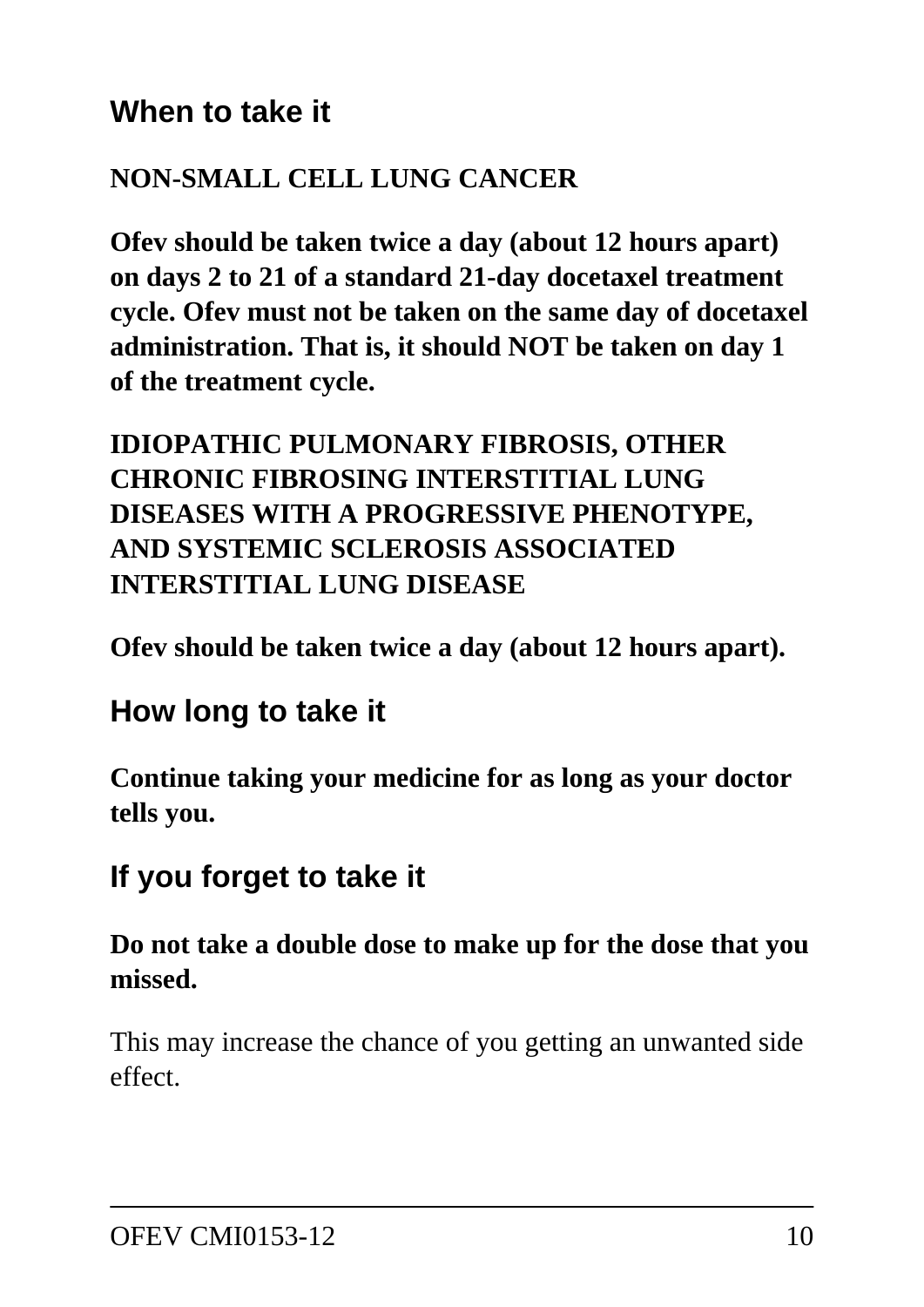**Take your next dose of Ofev as planned at the next scheduled time and at the dose recommended by your doctor or pharmacist.**

**If you are not sure what to do, ask your doctor or pharmacist.**

**If you have trouble remembering to take your medicine, ask your pharmacist for some hints.**

### **If you take too much (overdose)**

**Immediately telephone your doctor or the Poisons Information Centre (telephone 13 11 26) for advice, or go to Emergency at the nearest hospital, if you think that you or anyone else may have taken too much Ofev. Do this even if there are no signs of discomfort or poisoning.**

You may need urgent medical attention.

## **While you are taking Ofev**

### **Things you must do**

**If you are about to be started on any new medicine, remind your doctor and pharmacist that you are taking Ofev.**

**Tell any other doctors, dentists and pharmacists who treat you that you are taking this medicine.**

**If you go into hospital, tell the medical staff that you are taking this medicine.**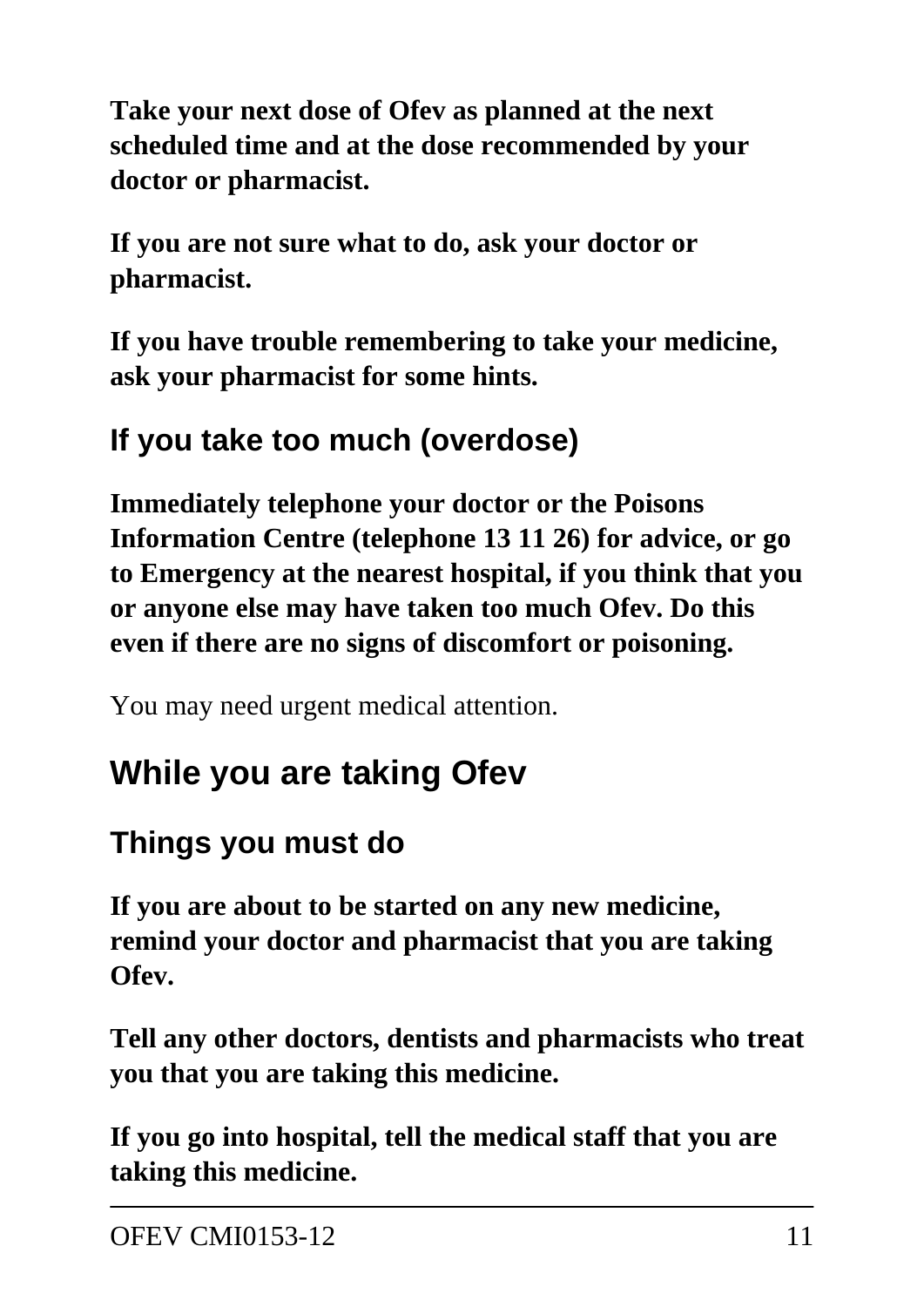**If you or your partner becomes pregnant or if you think you or your partner may be pregnant while taking this medicine, tell your doctor immediately.**

**Keep all of your doctor's appointments so that your progress can be checked.**

### **Things you must not do**

**Do not take Ofev to treat any other complaints unless your doctor tells you to.**

**Do not give your medicine to anyone else, even if they have the same condition as you.**

**Do not stop taking your medicine or lower the dosage without checking with your doctor.**

If you do not take this medicine as prescribed by your doctor your cancer may resume growing again earlier.

### **Things to be careful of**

**Be careful driving or operating machinery until you know how Ofev affects you.**

No studies of the effects of Ofev on the ability to drive and operate machinery have been performed. You should not drive or operate machinery if you feel sick.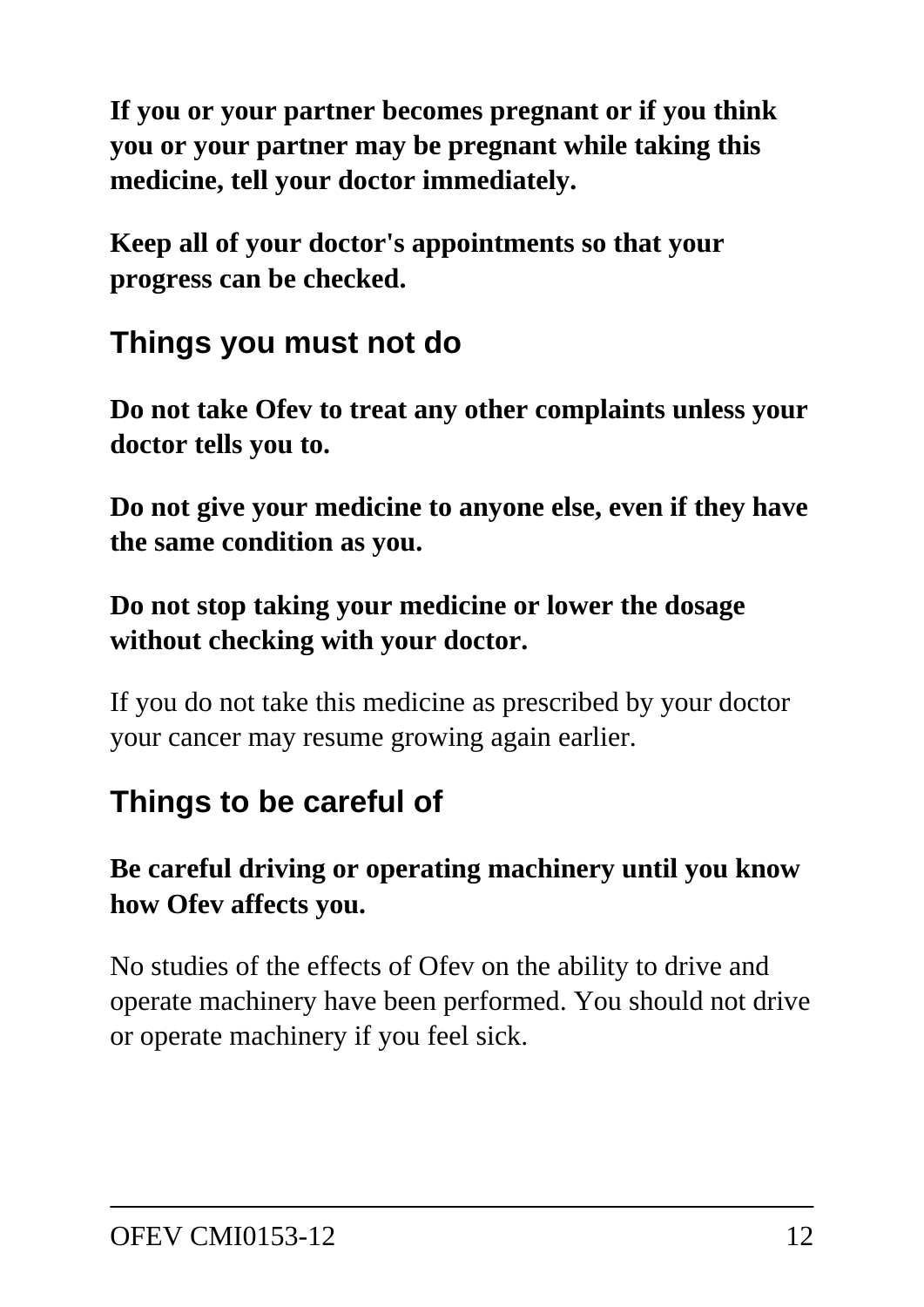## **Side effects**

#### **Tell your doctor or pharmacist as soon as possible if you do not feel well while you are taking Ofev.**

All medicines can have side effects. Sometimes they are serious, most of the time they are not. You may need medical attention if you get some of the side effects.

#### **Do not be alarmed by the following lists of side effects. You may not experience any of them.**

**Ask your doctor or pharmacist to answer any questions you may have.**

**Tell your doctor or pharmacist if you notice any of the following and they worry you:**

- nausea
- vomiting
- decreased appetite
- weight decrease
- abscesses (a swollen area containing pus)
- mouth sores and inflammation
- rash or itching
- headache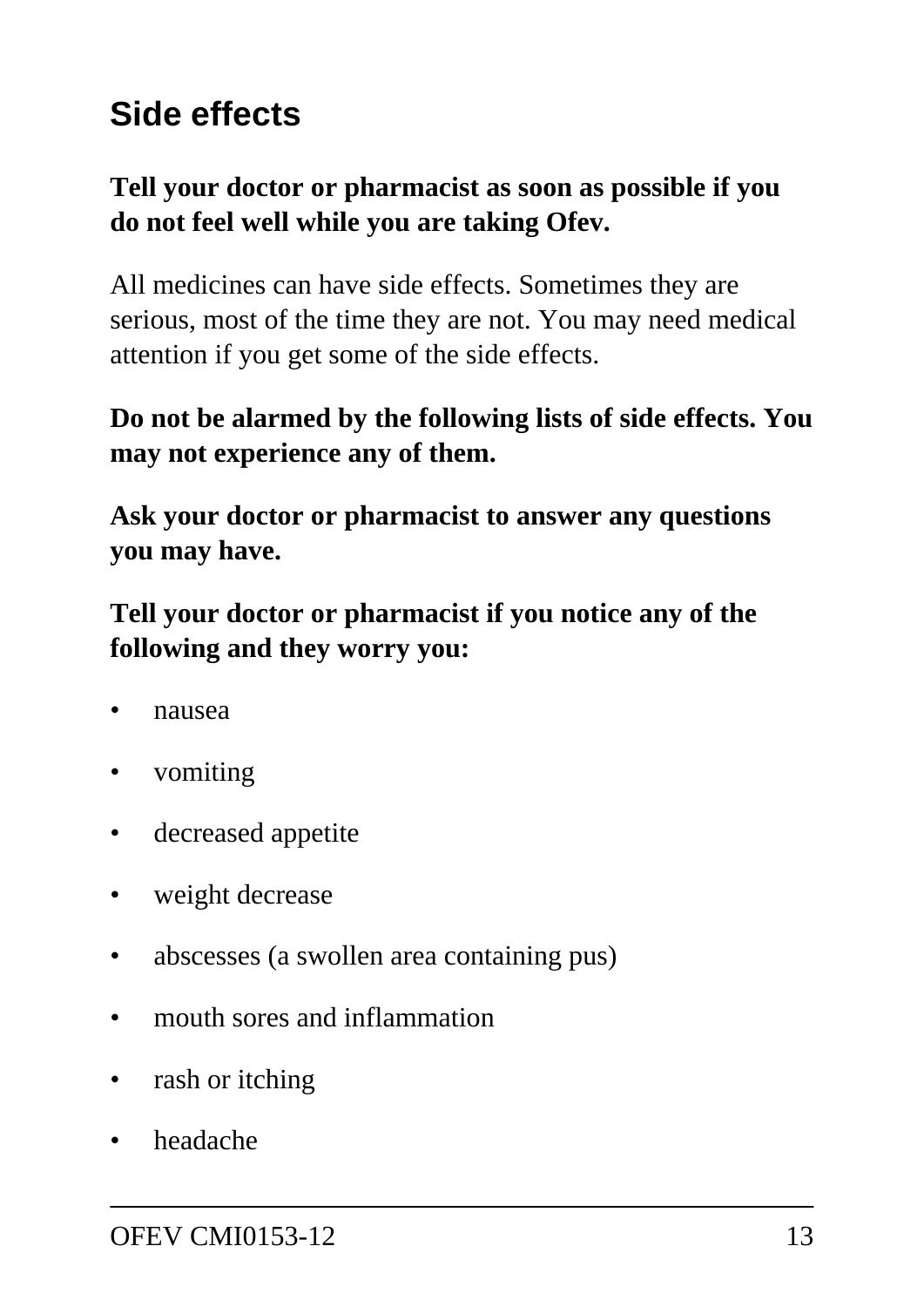hair loss.

Ofev may be associated with changes in your blood, urine or liver test results. Your doctor may want to perform tests from time to time to check on your progress and detect any unwanted side effects.

#### **Tell your doctor immediately if you notice any of the following:**

- diarrhoea, treatment of diarrhoea at the first signs is important
- any signs and symptoms of dehydration such as headache, dizziness, tiredness or decreased urine output
- fever, chills, fast breathing or a fast heartbeat, these could be signs of infection or infection of the blood (sepsis)
- severe pain in your stomach area, fever, chills, sickness, vomiting, or abdominal rigidity or bloating, this could be symptoms of a hole in the wall of your gut ('gastrointestinal perforation')
- if you have a combination of severe pain or cramping in your stomach, red blood in your stool or diarrhoea as these could be symptoms of bowel inflammation from inadequate blood supply (ischaemic colitis)
- passing little or no urine, swelling in your legs and feet or around your eyes, drowsiness, nausea, vomiting, breathlessness, loss of appetite and weakness. These could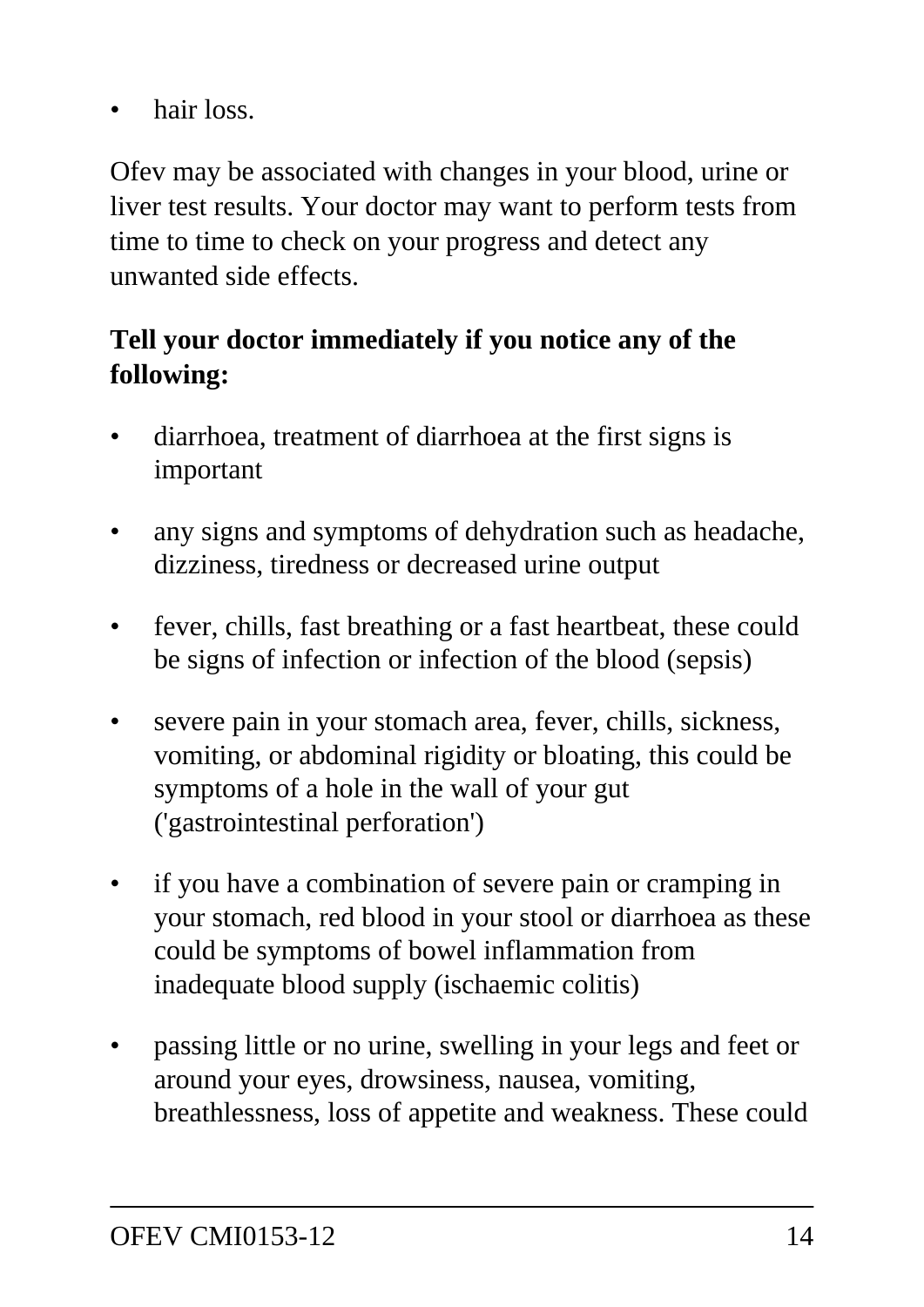be signs or symptoms of kidney disease (renal failure) which could become serious and life threatening

- pain, swelling, reddening, warmth of a limb, this could be symptoms of a blood clot in one of your veins (a type of blood vessel)
- any major bleeding
- severe upper stomach pain, often with nausea and vomiting, this could be symptoms of inflammation of the pancreas (pancreatitis)
- bleeding or bruising more easily than normal, this could be signs of low blood platelet count (thrombocytopenia)
- chest pressure or pain, typically on the left side of the body, pain in the neck, jaw, shoulder or arm, a fast heartbeat, shortness of breath, nausea, vomiting, this could be symptoms of a heart attack
- any signs and symptoms of liver problems such as yellow skin or eyes and dark urine, pain on the upper right side of your stomach area (abdomen), bleeding or bruising more easily than normal, or feeling tired. This could be symptoms of serious liver problems.

Diarrhoea is a very common side effect of Ofev and is sometimes severe. You may become dehydrated if you experience severe or persistent diarrhoea and this could become serious and life-threatening if untreated.

#### **As soon as you notice any signs of diarrhoea, you should drink plenty of fluids and take anti-diarrhoeal medicine**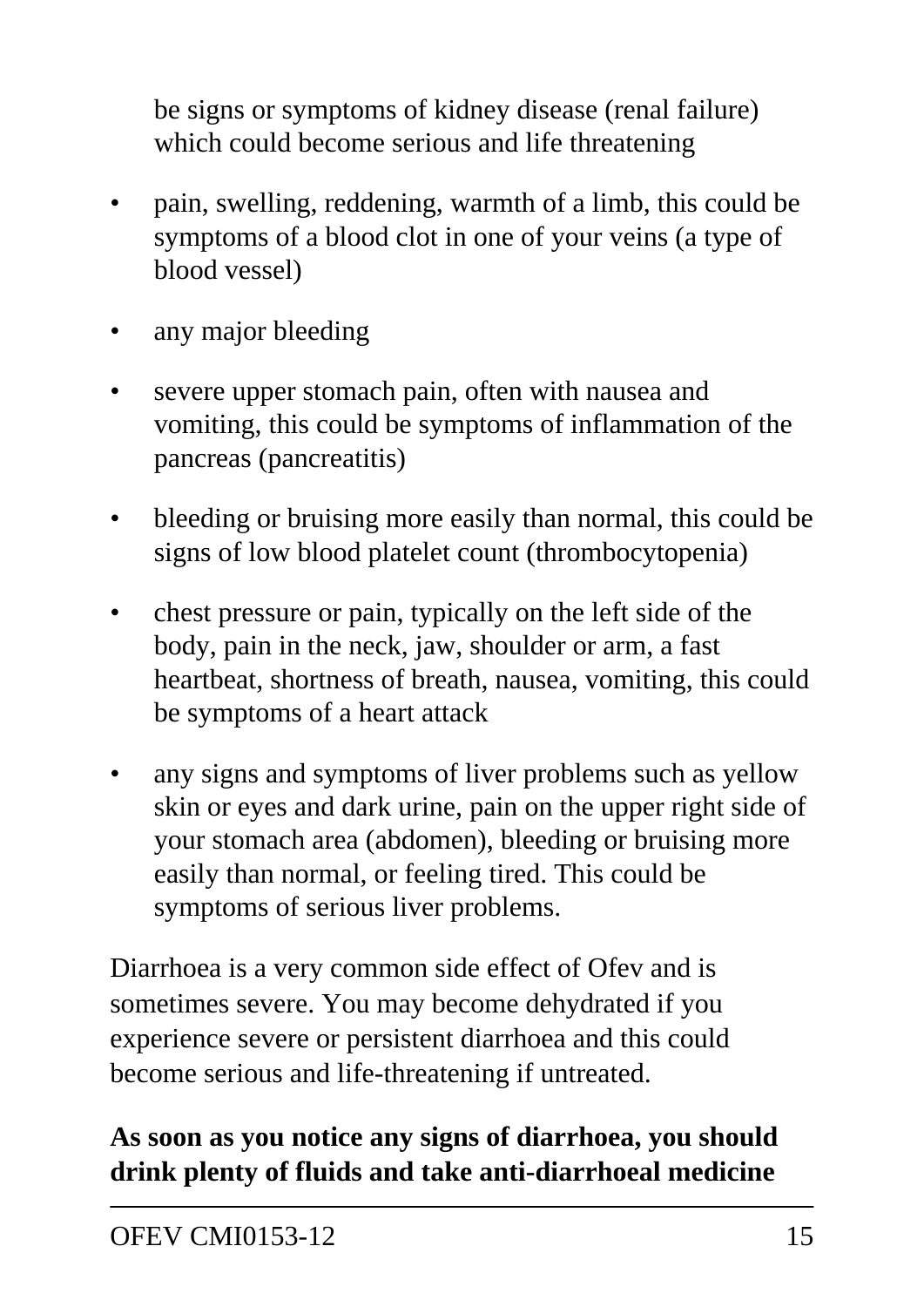**exactly as your doctor tells you to help treat your diarrhoea.**

**You must immediately ask your doctor for further advice if your diarrhoea becomes severe (with more than 4 bowel movements each day) or if your diarrhoea is not under control within 48 hours after taking the anti-diarrhoeal medicine.**

**Tell your doctor or pharmacist if you notice anything that is making you feel unwell.**

Other side effects not listed above may also occur in some people.

# **After taking Ofev**

## **Storage**

#### **Keep your capsules in the blister pack until it is time to take them to protect from moisture.**

If you take the capsules out of the pack they may not keep well.

**Keep your capsules in a cool, dry place where the temperature stays below 25°C.**

**Do not store Ofev or any other medicine in the bathroom or near a sink. Do not leave it on a window sill or in the car.**

Heat and dampness can destroy some medicines.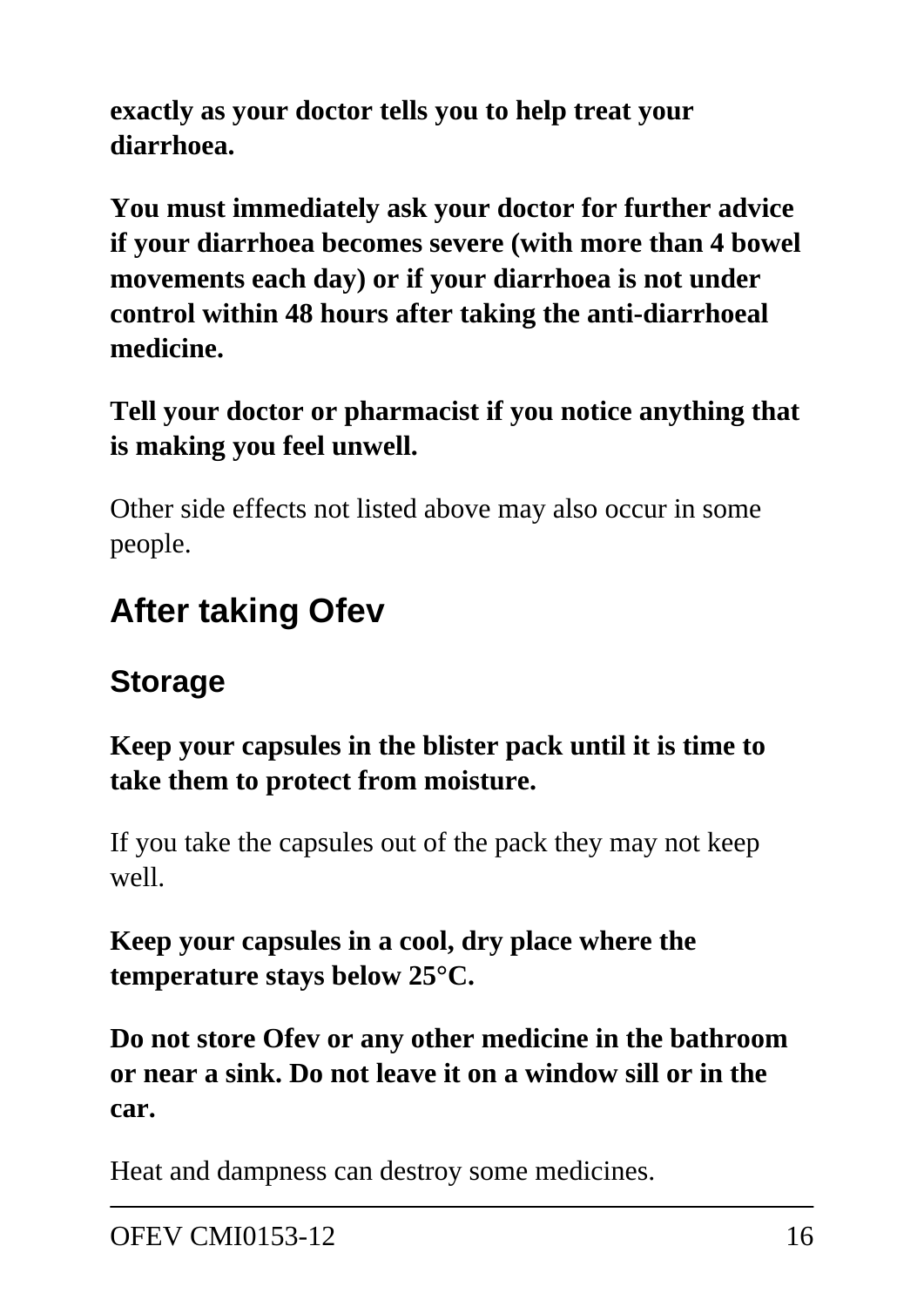#### **Keep it where children cannot reach it.**

A locked cupboard at least one-and-a-half metres above the ground is a good place to store medicines.

## **Disposal**

**If your doctor tells you to stop taking this medicine or the expiry date has passed, ask your pharmacist what to do with any medicine that is left over.**

# **Product description**

## **What it looks like**

Ofev is the brand name of your medicine.

Ofev is available in two strengths of capsules:

Ofev 100 mg - peach-coloured, opaque, oblong, soft gelatin capsules imprinted in black on one side with the Boehringer Ingelheim company logo and with "100". The capsules contain a bright yellow viscous suspension.

Ofev 150 mg - brown-coloured, opaque, oblong, soft gelatin capsules imprinted in black on one side with the Boehringer Ingelheim company logo and with "150". The capsules contain a bright yellow viscous suspension.

Ofev is available in blister packs of 60 capsules. Each pack contains 6 blister strips containing 10 capsules per strip.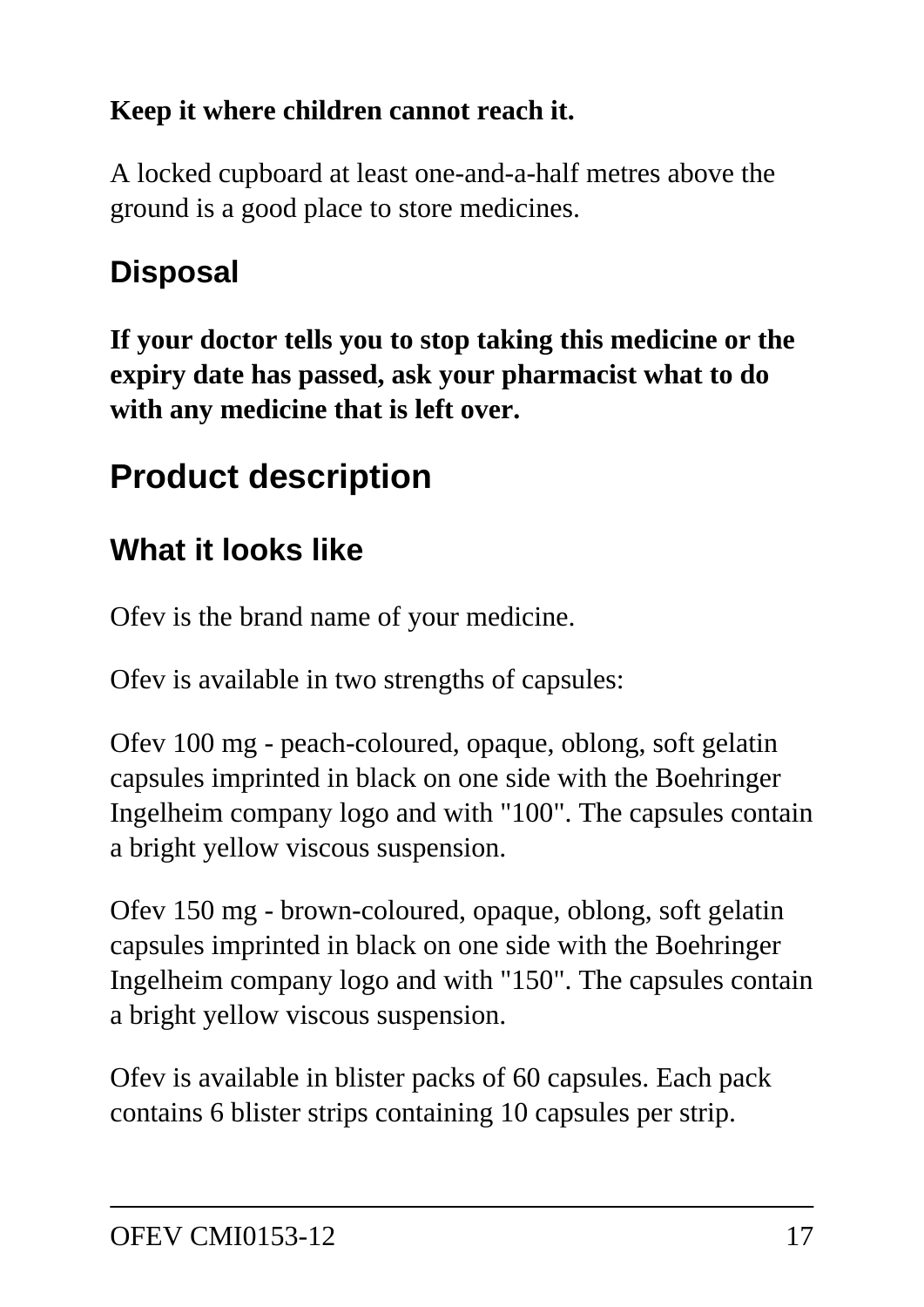### **Ingredients**

Active ingredient:

Ofev 100 mg capsule contains 100 mg of nintedanib (as 120.40 mg nintedanib esilate).

Ofev 150 mg capsule contains 150 mg of nintedanib (as 180.60 mg nintedanib esilate).

Inactive ingredients:

Ofev capsules also contain the following ingredients:

- medium chain triglycerides
- hard fat
- lecithin
- gelatin
- glycerol 85%
- titanium dioxide
- iron oxide red CI77491
- iron oxide yellow CI77492.

Black printing ink containing:

• iron oxide black CI77499